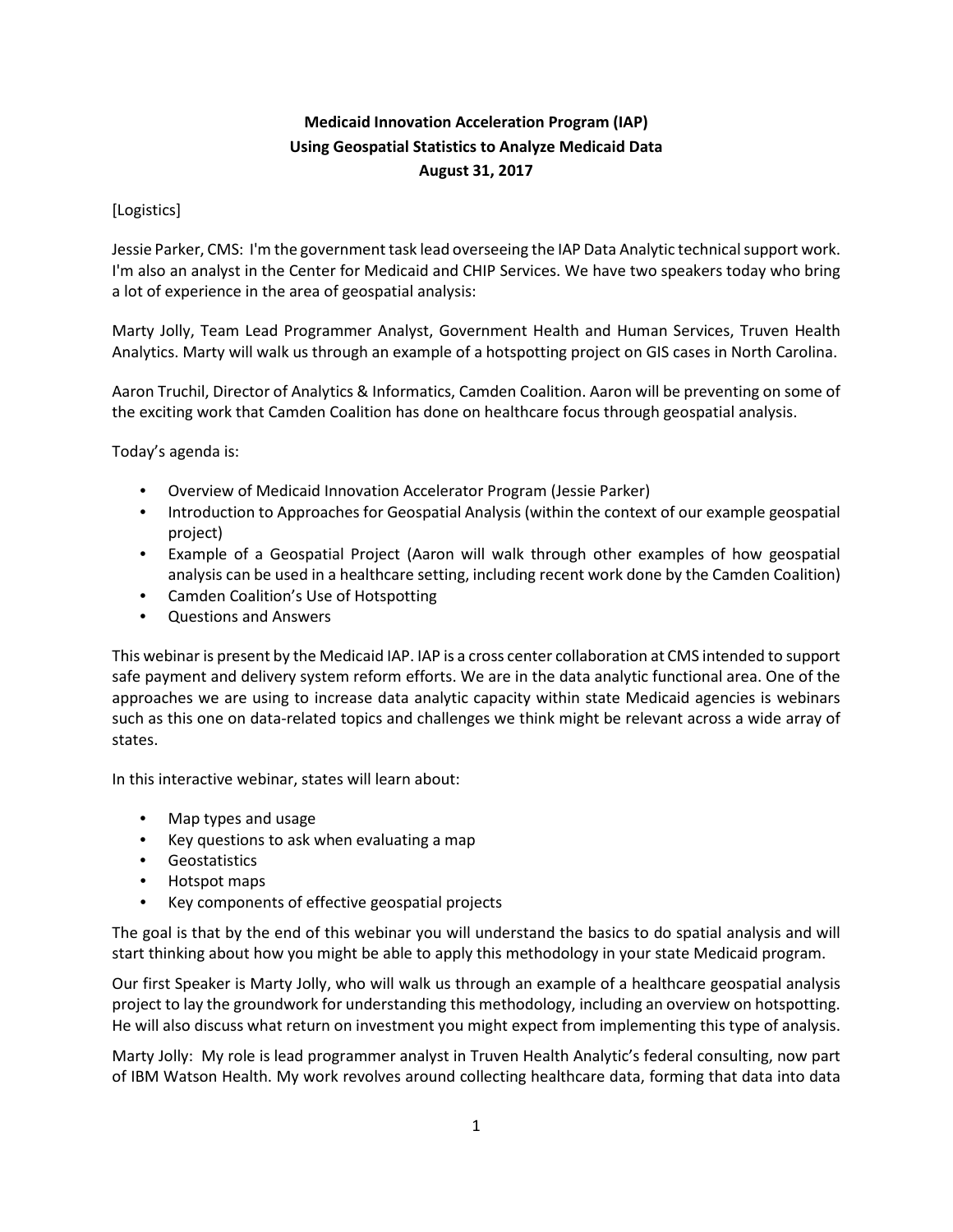set reports and geo visualizations for federal and state government. In my career I've done two major geospatial projects – a bank ATM placement and retail store placement, along with mapping for Medicaid SUD and 1115 waivers. For clarification, let me speak on the terms GIS versus geospatial, both of which I will use in the webinar.

The term GIS, or geographic information system, started being used in the early '80s when computer programs enabled the creation and analysis of digital maps. When using the terms GIS, I'm speaking about these programs and related systems. The term geospatialist started being popularized in the early 2000s. Technology such as satellites, GPS, smartphones and geolocated transactions have pushed people to find a broader term like geospatial. I will use geospatial when speaking about modern technology and more recently deployed analytic approaches.

Geospatial analysis is a broad and deep subject. To help me stay on track I've structured this presentation around an example of a geospatial project. We'll start at the beginning of the project and quickly cover each step. As we move through the project I will highlight key steps. Let's start with first issues in Medicaid geospatial projects. Let's look at the things we might put on a Medicaid map and questions that may be asked. An effective geospatial project will start with a question. It doesn't have to be a great question. Geospatial analysis is an iterative process. You start with one question, produce a map, and voila you now have multiple better questions.

Once you have a question in mind, get your things on the map: Regions, providers, beneficiaries, expenditures, services. After you've proved to yourself that that map makes sense, you ask that first question. Maybe the question is what is the spatial distribution of my withdrawal treatment facilities in the state? Once the map is produced to answer that question a new question may be asked, like what is the spatial distribution of my population by income level? This process could continue ad infinitum and is at the heart of geospatial analysis.

We should also think about the team required for effective geospatial analysis and key skills to emphasize. We need direction, project management skills, deep subject area expertise, comprehensive data governance, computer GIS skills, and statistical knowledge. All of my projects have had a team size of four – a stakeholder who gave direction, a project manager keeping the project on track, a PhD statistician, and a GIS analyst programmer. Subject area expertise was shared between all team members and data governance was mainly handled by the GIS analyst. On larger projects the team size would increase to provide depth in subject area expertise and data governance.

There are many factors that make up an effective project. One factor I'd like to emphasize is data governance. Data governance is a loaded term at the enterprise level, with the goal of ensuring that data can be trusted. Here I will only touch on a specific piece, maintaining data integrity. Geospatial projects add another layer of data, the map data. It is this additional layer that makes data governance especially important. As you iterate your questions and maps and time shortens to deliverables, maintaining the integrity of data is crucial. For example, if I started a geospatial project managing the data manually in Excel, and the project gained traction, I wouldn't want to switch my data management to a programmatic environment like SAS, where data manipulations and joins could be codified to ensure auditing and repeatability. You do not want to be in the situation of Excel hell, where at the end of the project you're manually reorganizing the data to a new map satisfying last moment epiphanies.

Let's briefly discuss ROI for geospatial projects. Return on investment is an important subject, costbenefit. My time today only allows me to bring attention to a well laid-out book, The Business Benefits of GIS: An ROI Approach (David Maguire, Victoria Kouyoumijan, Ross Smith, ESRI Press – 2008). This book provides a framework in which the key questions can be answered, answered in ways where the value to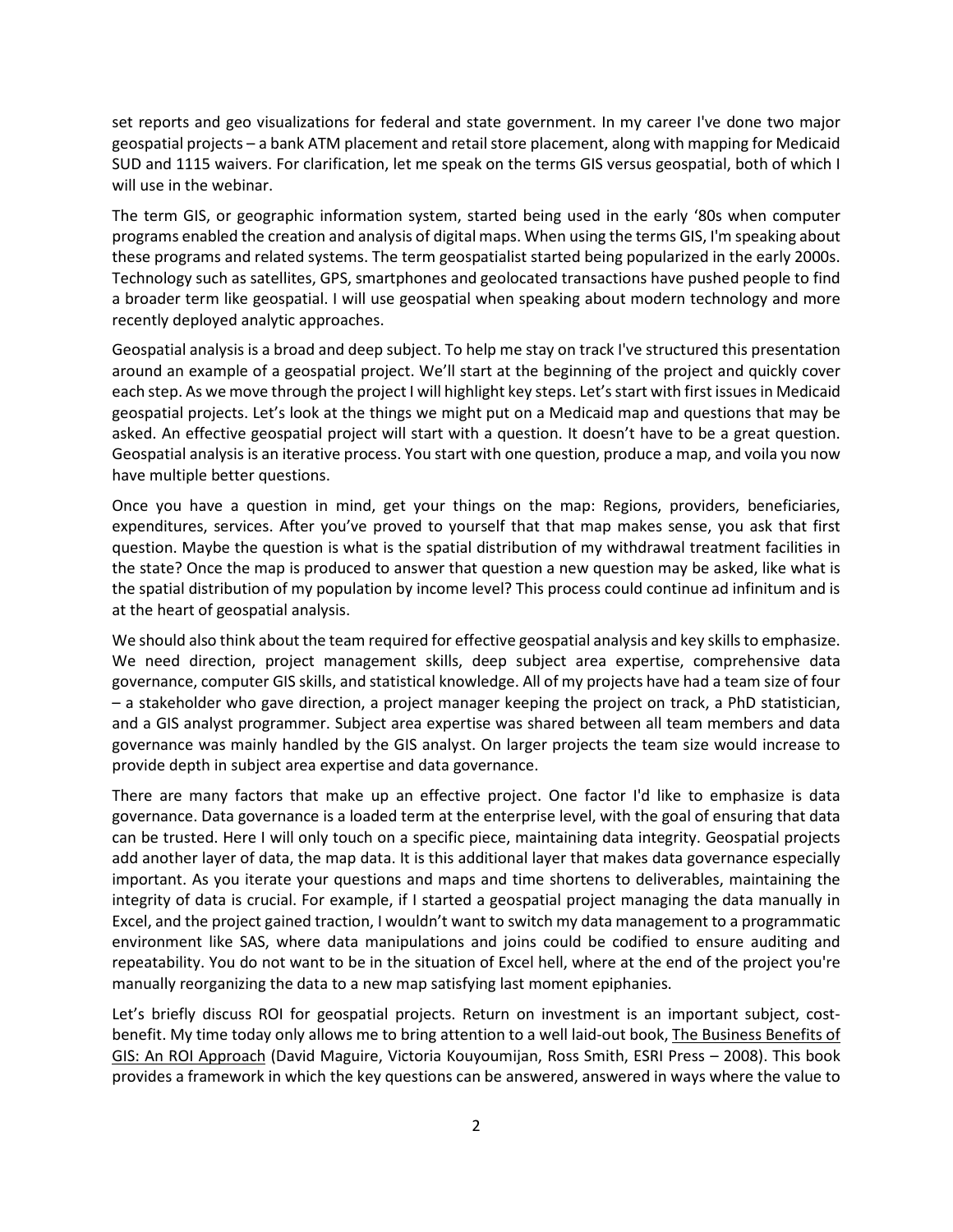the stakeholder is identified, benefits are measurable, and standardized techniques for estimated value can be established. We can imagine ways to apply GIS technology to Medicaid challenges, such as possibly using geospatial analysis to be more efficient with interventions. But I hesitate in making specific examples. Conversation with your Medicaid stakeholders should be held identifying their most pressing concerns and then thinking how geospatial analysis can be applied to reduce cost and improve performance.

Now our example of a geospatial project. The example project we will see is based upon an analysis of North Carolina SIDS – sudden infant death syndrome – for the years 1979-84. This analysis was described in the paper cited below, written by the geospatial scholars Arthur Getis and J.K. Ord. ("The Analysis of Spatial Association by Use of Distance Statistics" by Arthur Getis and J. K. Ord, Geographical Analysis, Vol. 24, Issue 3, pages 199-201) The scholars Getis and Ord, among others, such as Luke Anselin, have developed key geostatistical techniques used in GIS for things like hotspot maps, which we will cover.

Let's look at the North Carolina SIDS project in detail. Getis and Ord were given the North Carolina births and SIDS deaths by county and started out with the assumption that there was no spatial association in the data. We will see how their geostatistical approach provides an objective identification of hotspots with confidence levels. As mentioned, a geospatial project will start with a question, then there's the search for data. We have our question: Is there a spatial association between counties and SIDS events? Now let's take a closer look at the North Carolina SIDS data provided.

I found the North Carolina SIDS data used in this study on the University of Chicago Center for Spatial Data Science website, cited below. We have birth SIDS counts along with the SIDS to birth ratio. It is this ratio that is used in the analysis. You can see the ratio-defining columns F and G. For this presentation, we will only be looking at the data for 1979. The underlying statistics require a minimum of 30 analysis items, and there must be a significant variance in the item values. Also any known spatial associations must be taken into account. For the North Carolina SIDS data there are 100 counties with significant variance of the SIDS to birth ratio values, and there are no known spatial associations in the data, such as any North Carolina regional viral outbreaks during that time.

Let's take a sidebar and dive into some key points around data in general. There's a wealth of geospatial data generated by government at the federal, state and county levels. Census.gov is a great place to start exploring this data. There are two basic types of geospatial data sets. I call them map data and data data. Map data are all the information necessary to put something on the map. You will see this referred to as the Topographically Integrated Geographic Encoding and Referencing/Line (TIGER/Line) map data. TIGER files are commonly stored in a format called shape files, which are easily loaded into GIS programs.

Data data describes those things on the map. This is like our North Carolina SIDS data. On the systems.gov site, there is data from American Factfinder and the American Community Survey sites, which also can be joined to a map via geographic identifiers. Some files you may download just have the map data, some just the data data, and some will have the map and data prepackaged together like the link here of TIGER/Line with selected demographic and economic data. Additionally, you have data data, state-managed data with geographic identifiers. You can join this data to a map for analysis.

Back to our project. We have our data data. Now let's get our map data. I'll delve into the 1990 North Carolina County boundary map, TIGER shape file from census.gov. We loaded it into a GIS program, and we see the North Carolina County reference map labeled with county names. A reference map just shows the things being studied on the map, in this case North Carolina County. Now is a good time to take a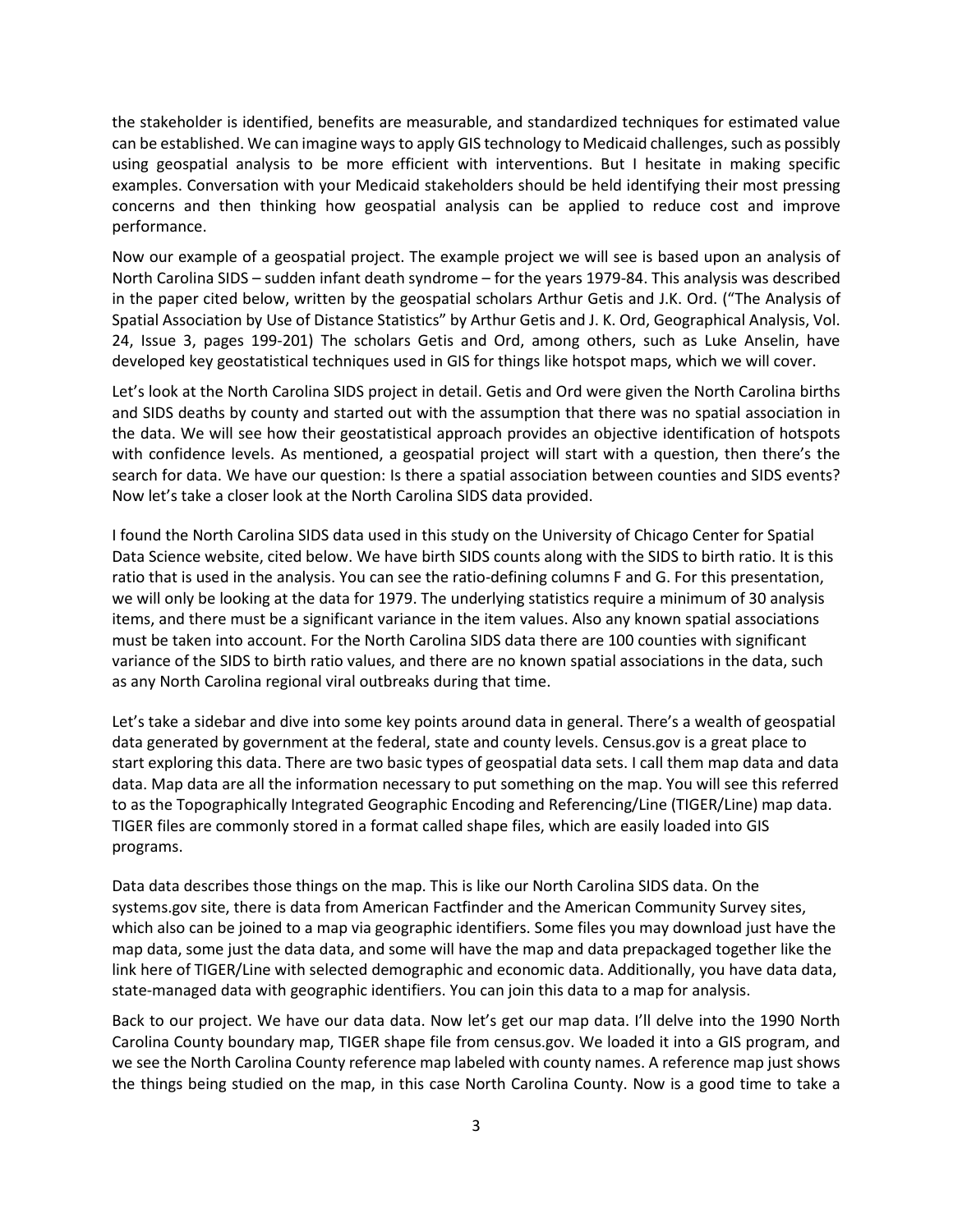sidebar and dive into map details, specifically map projections. Every choice made in creating a map is important. Making bad choices can lead to confusing, even misleading maps. A first choice is what projection to use for the map. I hope to share that picking the correct projection for Medicaid-related maps is critical but doesn't have to be difficult.

Maps are created using an inside out perspective. On the projection shown here, a globe with latitude and longitude lines is wrapped with a sheet, and a light is projected from within through the globe onto the cylindrical sheet. Once laid flat, we have the map. But you will notice in this projected map, the further from the equator, the more distortion of shape and area. We see here the area of Greenland appears to be similar to that of Africa, which is definitely not the case. Taking an outside in approach, using a basketball postcard stamp analogy, we can imagine trying to form the postcard to the surface of the basketball. It cannot be done without folding or tearing and distorting the postcard. But you can apply the stamp to the ball with insignificant distortion. The point being, if you're centered over a small enough region, distortion is minimized. In this analogy the postcard is the national level and the stamp the state level.

Let's explore more of this focusing on Medicaid maps. This slide compares two different projections along with an unprojected map in green. The projections were centered just west of Topeka, Kansas, the circled dot. We see that the map of Kansas for both projections are very similar, but for other states like Montana there are significant differences in aspects of shape, area, and direction. For our type of maps, it's the distortion of area that is the most concern. If we were to center over Billings, Montana, the projection differences for Montana would be significant, but then the other states would be distorted. The point here is for our North Carolina SIDS analysis, if we center the map over North Carolina, the map projection differences become insignificant. To make choosing a projection simpler, each state has identified projections that fit our type of analysis. I go to the state GIS portal and find the projection they're using for the type of map I'm creating. If in doubt I will contact the state GIS department. If you're interested in a deeper understanding of projections, this link [on slide] is helpful and has a table comparing projections and this usage in great detail

Back to our North Carolina SIDS project. Recapping, we gathered our North Carolina SIDS data data and the North Carolina County map data. Now we need to join the data to the map. Using a GIS program, we see here the North Carolina SIDS ratios were joined to the North Carolina County reference map. We are making progress, but it's still hard to see any spatial association of the county's SIDS ratios. The next step is to produce a map attempting to get an idea of spatial association. There are many ways to accomplish this. We will look at a chloropleth map, commonly known as a thematic map.

Thematic maps are a good way to start seeing any spatial patterns in the data, but they can be misleading. There are many options when creating a thematic map. Here we see one option called Equal Count. Note in the legend in bracket we see the count in counties in each color shading group. The equal count option ensures that there is the same number of counties in each color group, and in this case the darkest red group represents groups where the SIDS ratio is 2.81 or higher. Thematic maps also allow the viewer to get a subjective idea of spatial patterns. An excellent primer on how maps are misleading can be found in Mark Monmonier's book "How to Lie with Maps." A more statistically rigorous analysis is needed. For now let's see how selecting different thematic options appear on a map.

Here the equal interval option was selected. This option ensures the range of SIDS ratio values are the same for each color group. We can start to see how depending on how the option selected, the thematic map may drive different conclusions depending upon the person viewing the map's different interpretation. Now let's look at the thematic option Getis-Ord used in their paper. The Getis-Ord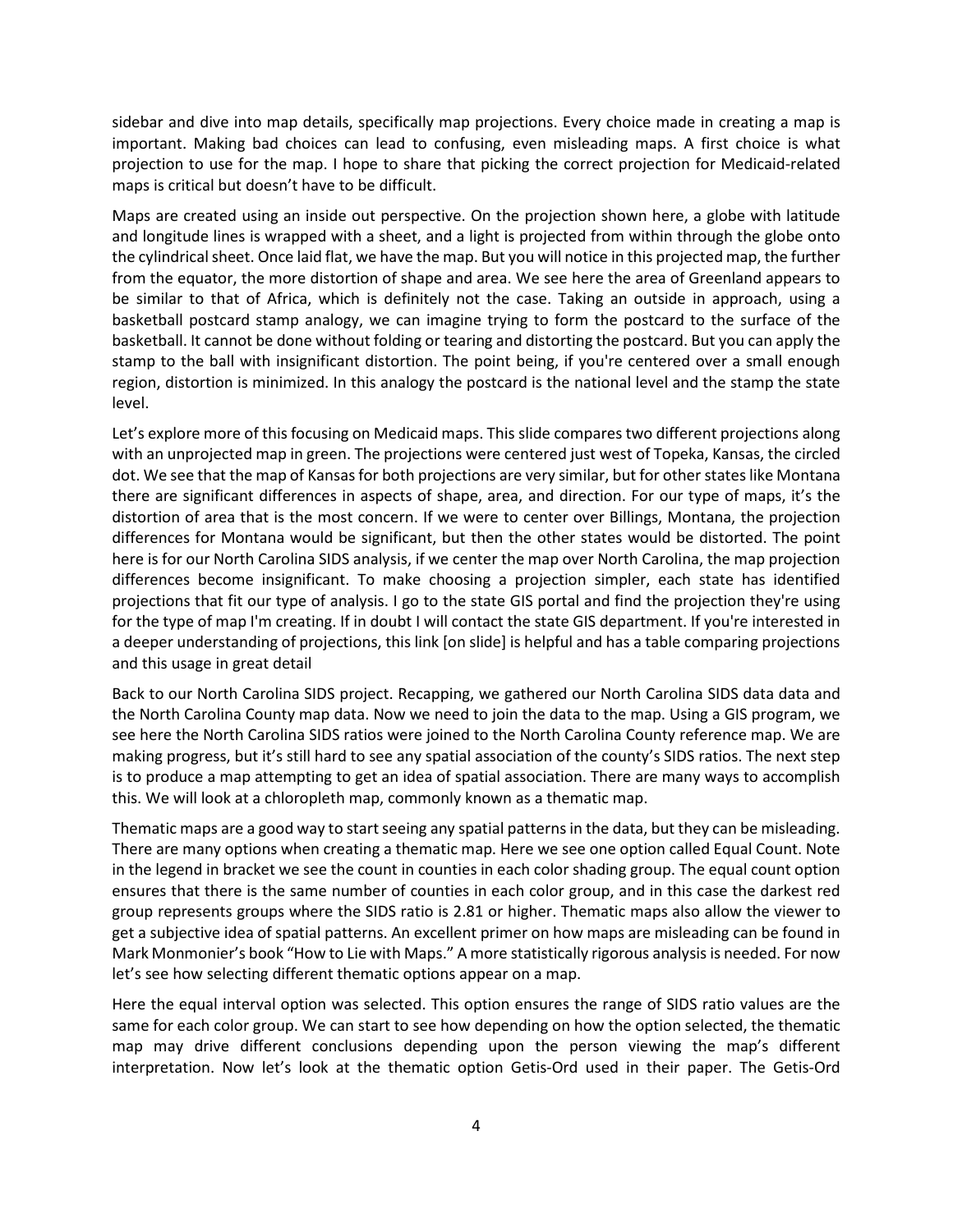thematic map appears similar to the equal interval option but is different in that they chose ranges following the 1, 2, 3, 4 color groups. Getis and Ord were not satisfied with the subjective nature of thematic maps so their work addressed that issue. Let's look at their hotspot map, which applies geostatistical rigor.

Using the hotspot map feature in a GIS program, I was able to create a hotspot map very similar to the map in the Getis-Ord paper. We see in the legend where hot and cold spots are identified with associated confident levels. The thematic maps use a descriptive approach based upon color shading groups, where the hotspot map uses the statistical approach based upon probability theory. Practically speaking, I view this as eliminating the noise, the noise being statistically insignificant counties. From an analytic perspective, hotspot maps identify statistically significant areas where further study may be applied, in the SIDS case by epidemiologists and social scientists. From an economic perspective, questions like if I had one dollar to spend where would that dollar be best spent can be ignored. The Getis-Ord approach is to get a more local indication of hotspots in relationship to the entire study area.

To get a deeper sense of how it works, let's dive under the hotspot hood. I created this simple map for the purpose of explaining how hotspot maps work. What you're looking at is the square study area of 100 features. Let's call this the square state with mostly square counties. Each feature or county is surrounded by a neighborhood, in this case adjoining counties. Each feature has an associated attribute value. I randomly assigned attribute values between 1 and 100, then changed a few values to create hot and cold spots. The process simply put is for each county the average attribute value of the neighborhood is calculated and compared to the average of the study area, which gives us a ratio. Also the probability that the neighborhood's distribution is not random is calculated. In statistical terms, the ratio is the Z score and the probability is the P value. Once this is done for each county, we can produce the hotspot map showing counties that have statistically significant hot and cold values. This is how we get the more local indication of spatial association following the geospatial axiom everything is related to everything else but near things are more related than distant things.

I would quickly like to mention the tools used in creating this presentation. For the map side of things I used the open source GIS program QGIS. For the data side Excel was used. Researching GIS statistical algorithms was done using Internet resources like the web portals, stack exchange, and GIS Lounge, along with Google Scholar searches.

Finally, I hope I've given you a sense that geospatial analysis is iterative. Once data is mapped, more questions emerge, having visualized the data spatially. All maps are misleading in some sense. The options chosen for thematic maps can affect our perception. Thematics are good starting points but are very subjective with differing interpretation. Hotspot maps are generated with statistical rigor, providing an objective analysis, highlighting areas where focused study may help evaluate underlying causes. Data governance in geospatial projects is especially important with the addition of the map data and its own set of handling requirements. Thank you very much.

Jessie Parker: Thank you for that great overview of geospatial analysis. That was a lot of complex information in a short timespan so we'll open the floor to questions before the next speaker. Please submit questions via the chatbox and Tracy Yee will facilitate the Q&A session.

Tracy Yee: We have a few questions. The first one is a two-parter focused on data governance: How does data governance relate specifically to geospatial analysis, and related to that are there areas that I need to be concerned about compared to other types of analysis and reporting?

Marty Jolly: I struggled over using the words data governance because it's such a loaded term. I'm speaking from my experience. The important thing I can bring out from that is because you have another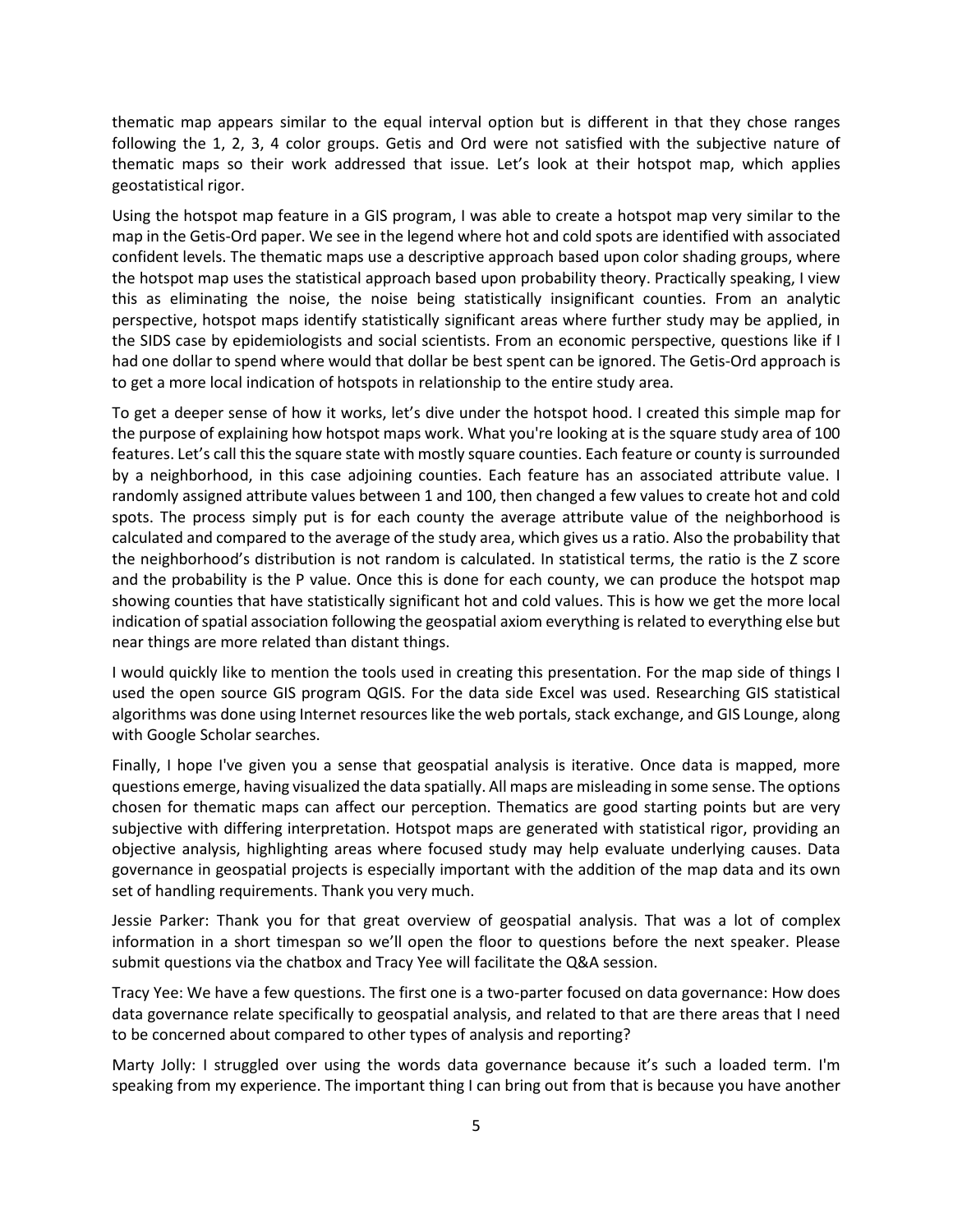set of data, the map data, and the speed at which geospatial projects will iterate, being able to join that data properly and being able to go back and audit what you've done and be reliable, the processes you put in place for managing the integrity of that data is critical. I'm not sure I answered the question.

Tracy Yee: Another question regarding the SIDS study in North Carolina: While the scholars used the equation of looking at all births over SIDS deaths, they didn't look at all deaths over SIDS deaths. Why didn't they take total deaths into account for this analysis?

Marty Jolly: I read their paper and did not see anything speaking to that but I know that this subject was of great concern and was looked at. CDC did a huge effort on that part. I don't know if I can answer that question. I don't believe there was an exact determination of the cause for SIDS deaths, but the education efforts for how the parents put their child to sleep, not prone but lying on their back or side, that contributed to the reduction in SIDS deaths.

Tracy Yee: A question regarding your toolkit: Besides ESRI, are there other GIS software programs that can populate hotspot analyses?

Marty Jolly: Yes, absolutely. ESRI is the enterprise level GIS software, but the Oakland source tools such as QGIS and GeoDa…in fact, Luke Anselin, who I mentioned in the webinar, developed with his group the GeoDa software, so there's a lot of work coming out on the open source that I would definitely recommend people taking advantage of if they don't have the resources at the enterprise level.

Tracy Yee: One question is you mentioned that hotspot maps eliminate the noise. Are you suggesting that we not use thematic maps when approaching geospatial analysis?

Marty Jolly: No, absolutely not. Thematic maps are the first place people start, but as we saw, there's two things: There's a lot of room for interpretation and then just a lot of noise. To the hotspot maps take that noise out by you don't see the statistically insignificant counties in our case. But using thematics and hotspot maps, I think you use them in conjunction.

Tracy Yee: An audience member would like to know doesn't a county at the edge of the state boundary become difficult to find an accurate hotspot for it?

Marty Jolly: Absolutely, there are a lot of considerations in there. The edge cases are very important but practically speaking, in reality, with jurisdictions and data collection methods, all those things have to be taken into account and you end up at the end of the day making the best analysis that you can, factoring in the fact that on the edges of your study area there could be significant factors. But we live in a real world and we live with limited data and resources. That's something we have to work with.

Jessie Parker: Building on Marty's example of applying geospatial statistics to identify county hotspots in the SIDS outbreak, we will next hear from Aaron Truchil from the Camden Coalition. Aaron will be discussing some of the innovative work the Camden Coalition has done using hotspotting to identify and analyze healthcare costs and utilization.

Aaron Truchil: Marty gave a really great foundation for understanding geospatial work and highlighted some interesting and relevant scholarly work in this space. The work we're doing here at the Camden Coalition is a nice complement in that it shows some interesting applications of using geospatial analysis for on-the-ground community-based work. You saw a lot focused at the county level and we're going to drill down even further and really get into pretty granular level data.

Before I dive into that a little context for those not familiar with the Camden Coalition. We are a 15-yearold organization. We're not a Medicaid agency. We're a nonprofit. We're a membership organization. New Jersey took a relatively interesting approach to the Medicaid accountable care space, where instead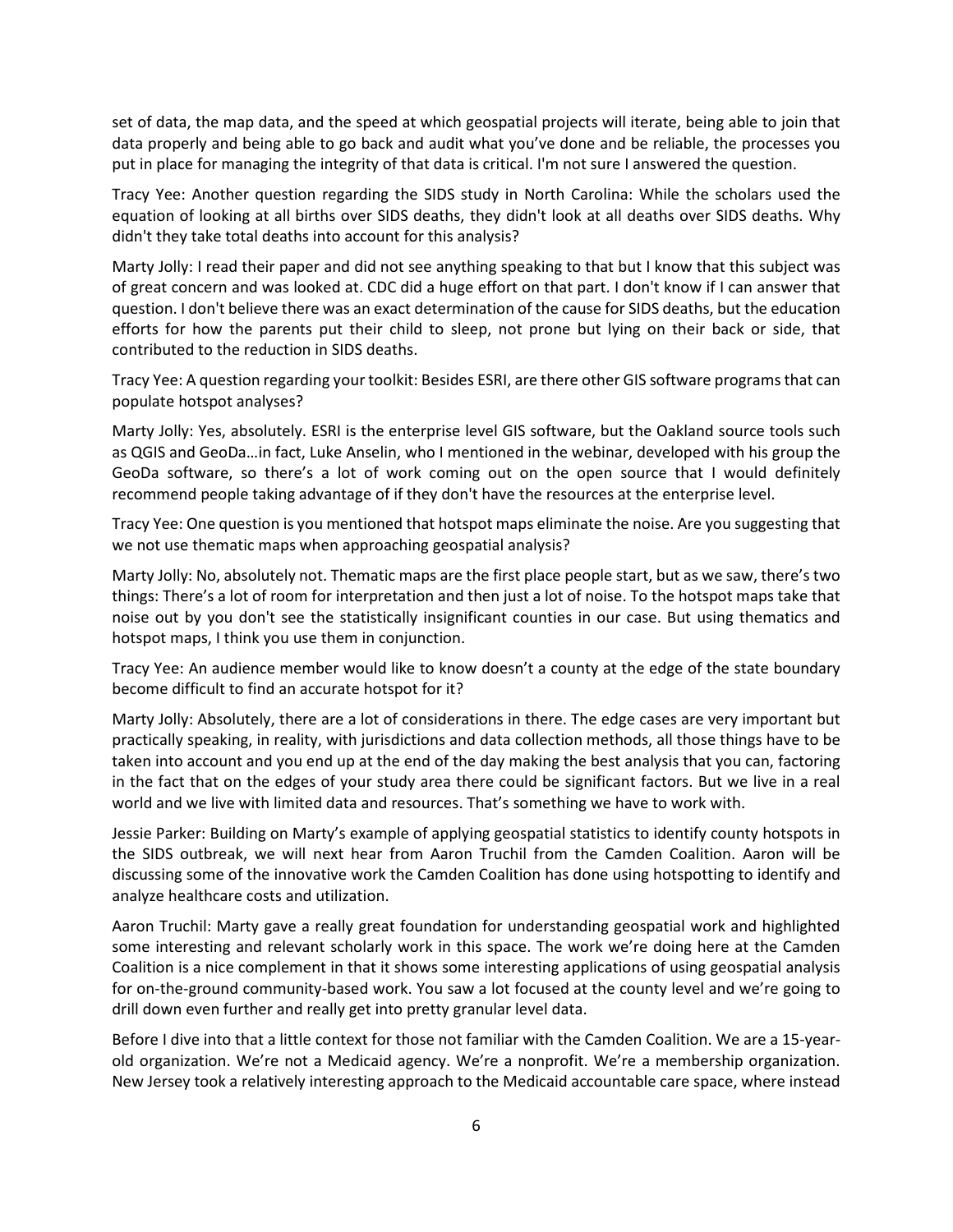of creating agreements between hospitals and managed care organizations (MCOs), we created a model called a geographic accountable care organization (ACO) through the ACO demonstration project. What that means is that all the hospitals within a defined geography need to be part of the ACO as well as a large percentage of the primary care practices. There's a variety of other considerations.

The Camden Coalition itself is a community ACO for the city of Camden, New Jersey. We're located in southern New Jersey, a population of roughly 80,000 people. The majority of the population is within the Medicaid space. So we're providing a variety of clinical services, predominantly community-based care management and care coordination. We do a lot of work with our partner hospitals and primary care practices around quality improvement work, and all that is supported by a variety of different policy and data and research activities. Geospatial is one piece of what we're using data for and I'm really excited to talk more in depth about that today.

The Camden Coalition's data work started by taking the three health systems that are physically located in our city of Camden, New Jersey, three hospitals that have long histories of competing and not collaborating with one another as well as they could be, and bringing them together under one common data sharing agreement. We were able to pass data sharing agreements with each hospital to enable us access to their billing data, that data being individual-level claims for emergency department and inpatient encounters. Taking that data, we were able to take the identifiers from all those different data sets and link them so that say, Aaron Truchil at Cooper could be connected with Aaron Truchil at Lords, and we could start to get a more global picture of how Aaron's hospital utilization looked, incorporating all the different, traditionally disconnected data sets.

We took that data set. It was citywide, all-payer. It wasn't just Medicaid, Medicare or commercial; it was every single encounter at the hospital. We linked that up and created a really powerful data set that allowed us to see a lot of interesting trends about the city that we're working in. We found that for a city of roughly 80,000 people, we spend roughly \$130 million each year in hospital-based care. That's predominantly Medicaid and Medicare dollars. Of the 80,000 people living in the city, roughly half, a pretty high percentage, are going to the hospital each year for an ED visit or inpatient visit. Even more importantly, we saw the extent to which there was overlap, so individuals that were visiting multiple health systems within the same year or potentially over a few years. That was really some of the impetus to create that community ACO framework I mentioned earlier.

A lot of our work that has become more publicized is focusing in on the outlier population. So if you took everybody's cost of their hospital-related care and looked at the distribution as you see here, this is something that's become much more discussed as of late. But this is the sort of core essence of our work in that we see extremely high concentrations of costs in small subsets of the population, and we look at this as a really profound opportunity to understand what is going on in these individuals' lives and start to try and make some improvements that we think are going to have a really disproportionate impact because there's so much concentration of costs. So a lot of our work has been focused in on the 1 percent of the population that's driving roughly 30 percent of our spend.

What that looks like on an individual level basis, this is one case that we pulled out of the data. This is based on a real case but it's been anonymized and shifted around, but this is a 5-year timeline based on the hospital claims data and being able to see each of those ticks as a distinct encounter with the health system. So if it's red it's an ED visit, if it's blue it's an inpatient encounter, and you can start to see the sequential spacing of them. There's some diagnosis grouping so you can get a sense of the progression over time and the complexity. All that is to say is these are really expensive, profound cases where there's lots of touchpoints and lots of money being spent but we're not seeing the underlying causes of the trend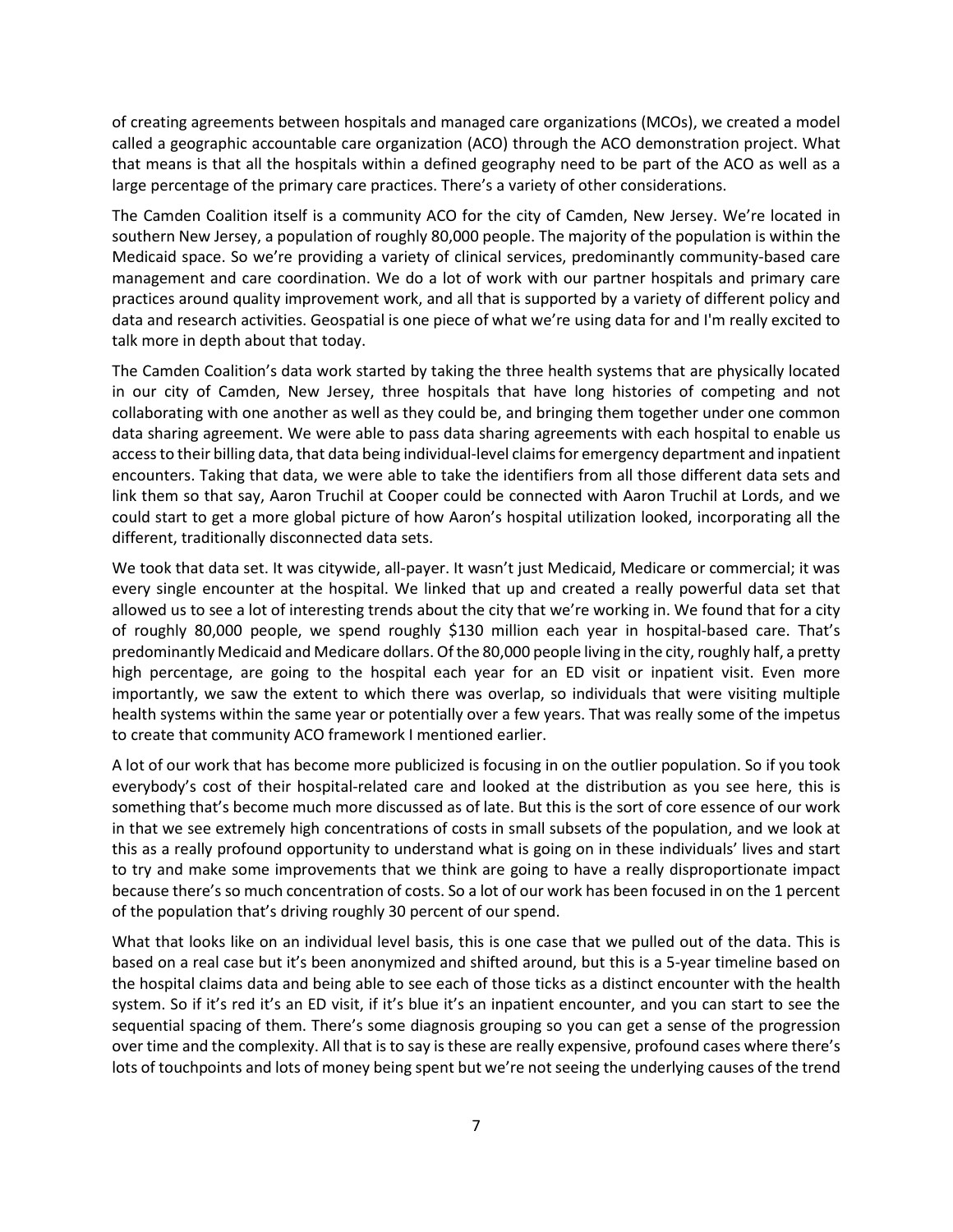being reversed. So a lot of our work has been really trying to unpackage what drives it and how can we fix it, and geographic analysis plays one interesting role in that.

What does the 1 percent look like in aggregate? We're talking multiple chronic conditions, on average more than five. In the Camden population that's averaging around 57 years old, in a given year a little more than 4 ED visits, 5 inpatient encounters, someone who spends 54 days total per year in the jail, and wracks up an average of roughly \$75,000 in just hospital-based receipts. This doesn't include other aspects of care as well. You start to get a sense of what that individual looks like. That's really been the foundation of hotspotting.

We spent time in Marty's presentation talking about hotspotting and people have come to use hotspotting in a lot of different ways. As it applies to geospatial analyses it has a very particular definition, but as the Camden Coalition has operationalized it, a lot of it stems from the work that was happening in New York in the police department and criminal justice space over the '90s. You can read about that in The New Yorker article that came out that Atul Gawandewrote a handful of years ago but this is just to give you a quick sense of how we operationalize hotspotting. So hotspotting is the strategic use of data to target evidence-based services to complex patients with high utilization, so this is really about identifying patients that are getting a mismatch between what their needs are and what services are available. Data is a really essential piece of that.

Now that I've given a high-level conceptual view of what our work looks like, let's dive into some of the geospatial techniques that we've applied. As I mentioned earlier, our foundational work started with hospital claims data. We didn't have Medicaid claims and eligibility data; we had the data available to us, but in many ways there's a lot of similarities. When we think about geospatial work, you can take your table of claims data – deidentified or anonymized claims data – and there's a lot of opportunities to do interesting analyses around this. If this is something new to you but you have a baseline familiarity with data and graphing, essentially what a map is is you're looking at a scattered plot. On one axis latitude, on another axis longitude, and now if you can start to think about a third dimension, it's easy to have some degree of intensity or some other way of being able to show an additional data point. So when you start to look at a map, you can start to see that now we have neighborhoods on the map, and we can have concentrations or hotspots or clusters starting to jump off, and there's lots of different ways you can define that, but this is really the foundation of what mapping looks like at its more raw level.

So tapping into the claims data that we had, of course we had individual level data, so not only names, dates of birth, social security numbers that allowed us to link individuals across the system, but we also had the addresses that individuals were reporting. So address, zip code, city, state – that allowed us to do a technique called geocoding, which converts those addresses into latitudes and longitudes, which then allows you to place that address on a map. Through that process we're able to take the claims data and convert it into a geospatial map. So this is just one example of that. This is showing all the hospital dates and spending in a given period. You see about five years here but at the census block level, so this is pretty granular. We're talking a few city states connected together. You start to see that in a place like Camden, New Jersey, there's lots of concentration at both the individual address level as well as the block level. So you can start to see from that data certain buildings or blocks that are responsible, just as we showed that cost curve at the individual level, certain geographies that are responsible for a disproportionate share of our spending. Here in Camden we see that 6 percent of our city blocks account for roughly 18 percent of our patients and almost 40 percent of our hospital spending.

Again these are opportunities to start to understand what's going on in those buildings and blocks that's driving it. Is it just a concentration of people? Is it some kind of geographical—some place-based strategy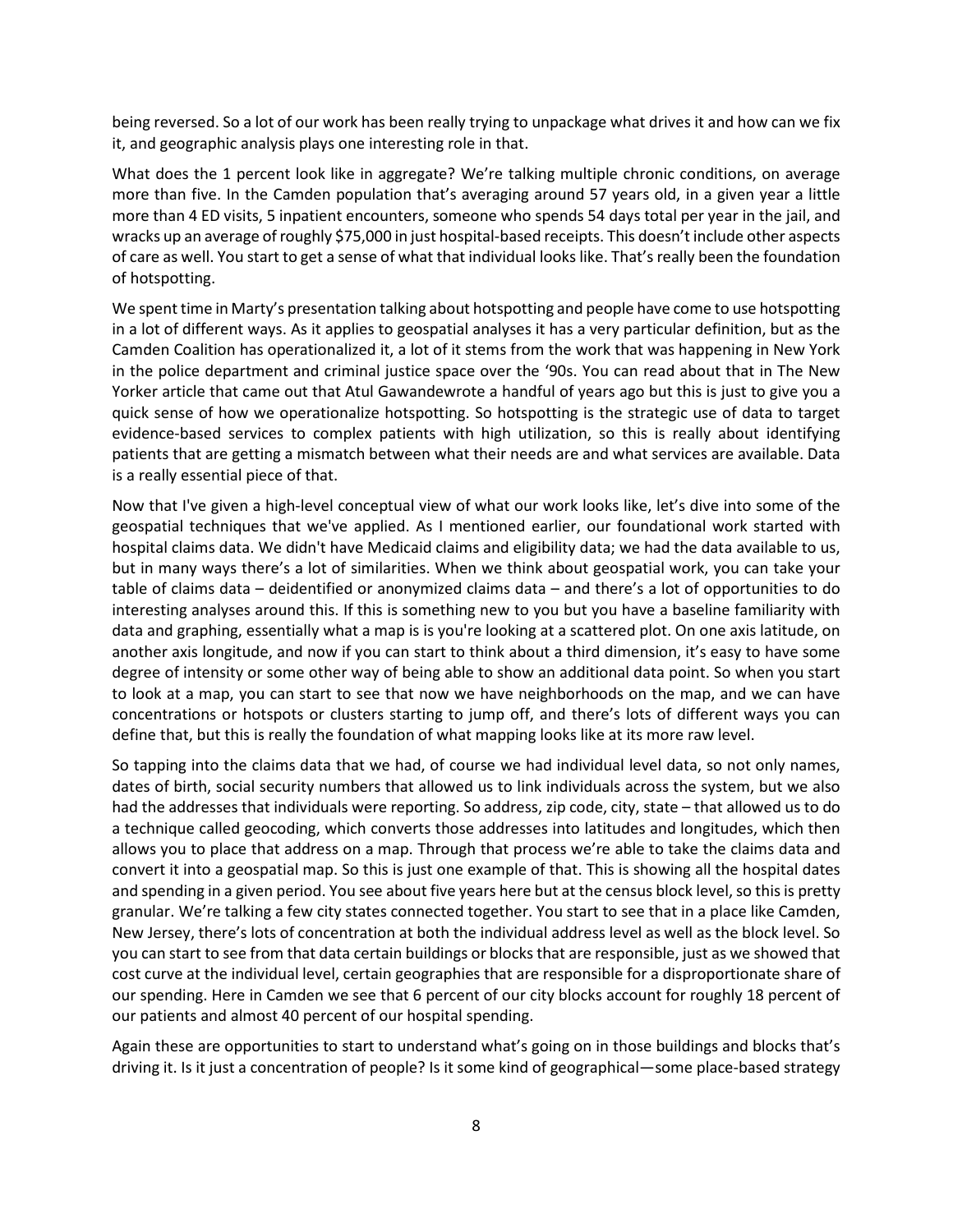that needs to be deployed so it starts to bend that cost curve? So a map is really a starting point to get the conversation going, to understand what the community looks like a little bit better and start to get the idea of potential strategies. It doesn't point you particularly down the path of what you need to do, but it can start to really help stimulate your brainstorming, your engagement of partners. So what we've done over the years is start to build relationships with a lot of those buildings and communities that jumped out in those early maps.

What you see here is one of those buildings. It's a senior living facility and over a 5-year period that we're studying we saw roughly \$12 million in hospital spending. That's obviously a lot of money. We could start to think about what kinds of strategies might make sense in that building and would those strategies result in reduced hospitalization so we could start to get at the question of ROI. We could start to tap into the diagnoses codes in the claims data and start to get a building level health profile and understand what are the top diagnoses that are driving different types of visits. Then even going a step further, we can start to drill in and understand the population within that building.

We were able to sign a data sharing agreement with the social service agency in the building that allowed us access to their individual level data, which we were then able to link into the hospital data. What that showed was that there were different populations even within that hotspot building. So you could see the majority of the population was rarely if ever going to the hospital over the handful of years of this study. There were different profiles of individuals, some who had pretty frequent ED visits, two, three or even more per average a year, and you see the reds, a very high number of ED visits and not too many admissions. Then you see in the green another small subset of individuals who had pretty high degrees of inpatient stays. They weren't going to the ED as frequently but were getting admitted and readmitted to the hospital frequently.

We could start to think about what kinds of strategies and approaches made sense. Was it intensive care management and care coordination for that high inpatient utilizer cohort? For some of the individuals with lower ED visits, maybe predominantly ambulatory care center visits that could have been handled by the primary care setting, is it about engagement in trying to strength connections with primary care providers? There's lots of different ways you can take this. The geographic analyses laid a really strong foundation. One for us to prioritize around was where are the buildings or neighborhoods that we should be focusing our efforts on, but simultaneously how do we engage those different stakeholders—say the social services or the residents of that building? In this case we were going around the building and talking to residents or an extensive focus group in a listening session where we were presenting maps and data to them and saying do you think you're getting good quality care for \$12 million over multiple years of hospital spending? It's a really good technique for trying to build relationships and rapport with a lot of different partners. That was really important for our work.

That being said, trying to identify high-utilizing populations is just one application for how you use geospatial analyses. As I said, that claims data we were starting with, there's a whole variety of different interesting applications that could be done. Over the years we've been approached by various partners that have had different interests and supported them in a number of different ways. I just wanted to highlight a couple of them and then talk briefly about some work we've done on the Medicaid side.

Here you see a map of falls. Falls are obviously very costly hospital-related incidents, so there's lots of efforts to try and reduce the number of falls. It's an injury that lends itself to a place-based intervention, so starting to think through where are the places we're seeing the highest concentrations of falls. This is based on where individuals are recording as their residence so it doesn't necessarily mean where the fall is happening, but you can start to imagine that the majority of falls are going to happen in an individual's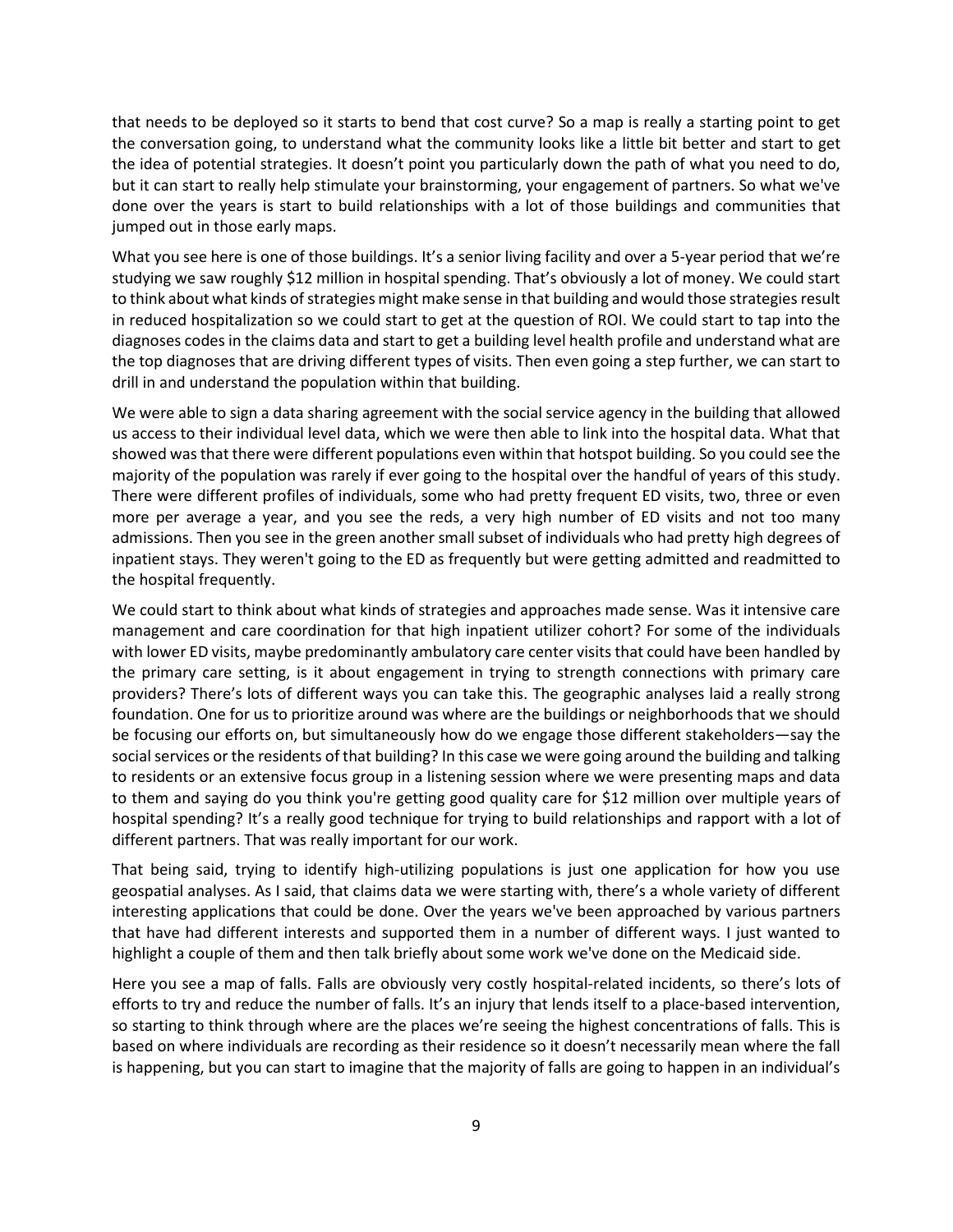home. So through mapping the data we can actually start to see where do we see really high concentrations of individuals that are actually showing up at the hospitals with falls, then we can start in the same way I mentioned earlier to build relationships with the buildings and the residents and start to think about what strategies might make sense. So you can see here there were a handful of buildings. Those buildings tended to have this is what we expected, a higher concentration of senior citizens, which would lend itself to that. But the data played a powerful role in confirming that, helping quantify it, make the case for why there's potentially an ROI, so it was a really interesting application.

Similarly we were interested in different pregnancy rates and quantifying the costs of pregnancies. We were able to take the diagnoses data and be able to map that for a separate project. This is really just to say that there's lots of interesting things that lend themselves – you heard Marty talked about SIDS, so there was a tremendous opportunity – you're only limited to the extent in which you want to be creative and how you think about these things.

Briefly, as our work around hotspotting has grown and we've partnered with lots of other communities across the country, we've gotten opportunities to work with a full variety of different partners and apply some of these techniques and approaches in other communities. So one of those early partnerships was with Mainecare, the Medicaid agency in Maine, and Maine Quality Counts. We entered into a data sharing agreement with them similarly where we got Medicaid claims data for a 3-county range. We picked a few counties up in Maine. I have a link here to the report. You can see we applied the same level of analyses trying to understand who were the inpatient high utilizers and the ED high utilizers or the common trends that we can pull from them and how do we start to map them and see if there's any kinds of geographic trends. What you see here is just zoomed down at the county level.

Really what was interesting about the Maine analysis was we've done the majority of our work at least up to that point was in Camden, a very dense, northeast city, a very concentrated area. Now we're applying it to a much larger area that included rural stretches and some cities. Obviously you've got Portland here. But a lot of other rural and suburban communities as well. You can start to see basically these density maps that there were intense concentrations and that concentrations of costs levels still holds true. It might look a little different in rural settings but by focusing in on certain subsets of the population you can start to see that you can have a disproportionate impact. So of course Portland being one of the most populous areas jumped out, so we can drill in. These are just a small subset. We produced a whole variety of different maps that went down to the billing level but this is what we were publicly releasing, and you can start to see it drilling into Portland, various communities that were intense pockets of high spending and high utilizer concentrations, and that really helped guide some of the initial work on their end as they started to think about if they were interested in building out community-based care management programs and how would they deploy them, what neighborhoods and communities made the most sense?

So we can take this data first and foremost presented on a map but underlying all that data are lots of rich tables, so if you're pulling census data or eligibility data that gives you a sense of what is the denominator. You can start to get a sense of which towns have the highest concentrations and get a sense of what are your proportions. So there's lot of really interesting potential analyses that can come out of this.

A few takeaways before we open it to questions:

• From our viewpoint, GIS is just one of many tools in your analytic toolbox. You're going to be doing analyses in Excel or our statistical package that's comfortable for you. GIS is just one step in that journey of trying to understand what the story is with the data. So whether your angle is to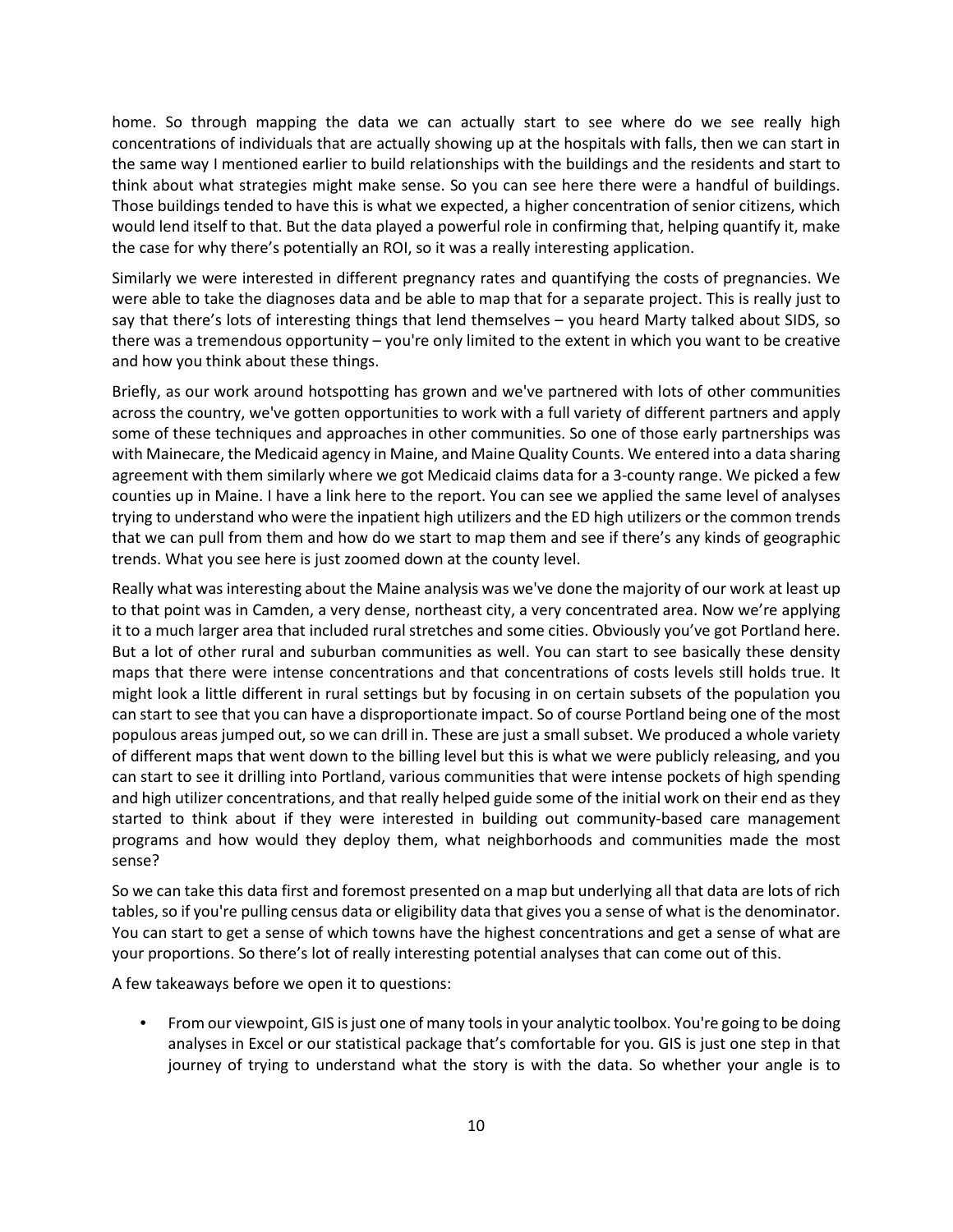produce a map or build some tables, you should always think about how you can incorporate GIS in.

- GIS and geospatial analysis isn't just limited to just high utilizers and I showed a few examples. I'm really interested if there's particular questions or applications of interest to the group to discuss them in more detail. Really, I think it's about trying to understand what's relevant to your existing work so where do you have existing efforts that might benefit from geospatial questions or a geospatial lens.
- Lastly, Marty has emphasized what his team structures have looked like historically. The Coalition offers an interesting complement to that in that we really started from a much more grassroots level. We didn't have a tremendous amount of costs. We were trying to use low-cost or open source software. We didn't have PhD-level staff working on this. So this is something you can start small with and start to build your capacity, whether that means training your existing data analyst in GIS, and there's a whole variety of online curriculum to do that. As it relates to being able to show some baseline descriptive data and put some maps together, those are all things that you could start to build that capacity over time and then to do the level of sophistication that needs to be used to pick up some of the statistical significance that Marty mentioned, yes, you might need to engage outside researchers, but there's a lot of low-hanging fruit along that way. So don't think about that you either need to build the gold standard shop that's a lot of different people. There's a lot of opportunities to start much more simply.

Jessie Parker: Thanks. That was a good and interesting presentation. It's been useful to see multiple ways in which hotspotting and GIS analysis can be used in the healthcare setting. We're short on time but any last questions.

Tracy Yee: We have a couple questions from audience members. The first one is if there are any implications or challenges to using address data for low-income populations?

Aaron Truchil: Yes, that's something we often need to ask ourselves as we embark on this journey: What are the biases and assumptions or some of the constraints that face us? If you've been working in the Medicaid space I'm sure you're pretty familiar to the degree to which there's address instability, whether individuals moving around or housing instability. So your ability to make inferences is only as good as your underlying data. That being said, you have to ask yourself that, and there's lots of different ways to assess the quality of your data. There's opportunities to explore that and have more comfort in that. We've actually taken an interesting approach in that having addresses and understanding that instability is one additional marker that we might want to look at. Can we see in our data individuals bouncing around across different addresses? That's one more marker that might be driving excessive hospital utilization.

We also bring in additional data sets, things like shelters, and we can cross reference if individuals are reporting shelter-based addresses, which might give us a proxy for homelessness. So you have to do the constraint. It's also an opportunity to think about some other interesting questions as well.

Tracy Yee: A final question is you mentioned that geospatial analysis is not limited to high utilizers. Can you briefly discuss other applications of this methodology?

Aaron Truchil: Yes. I presented on a few quick tidbits looking at where you might see fall hotspots. It's still looking at where you're seeing spatial concentrations but instead of looking at, say, high utilizers as I showed earlier, multiple hospitalizations, multiple chronic conditions, these were just incidences of falls